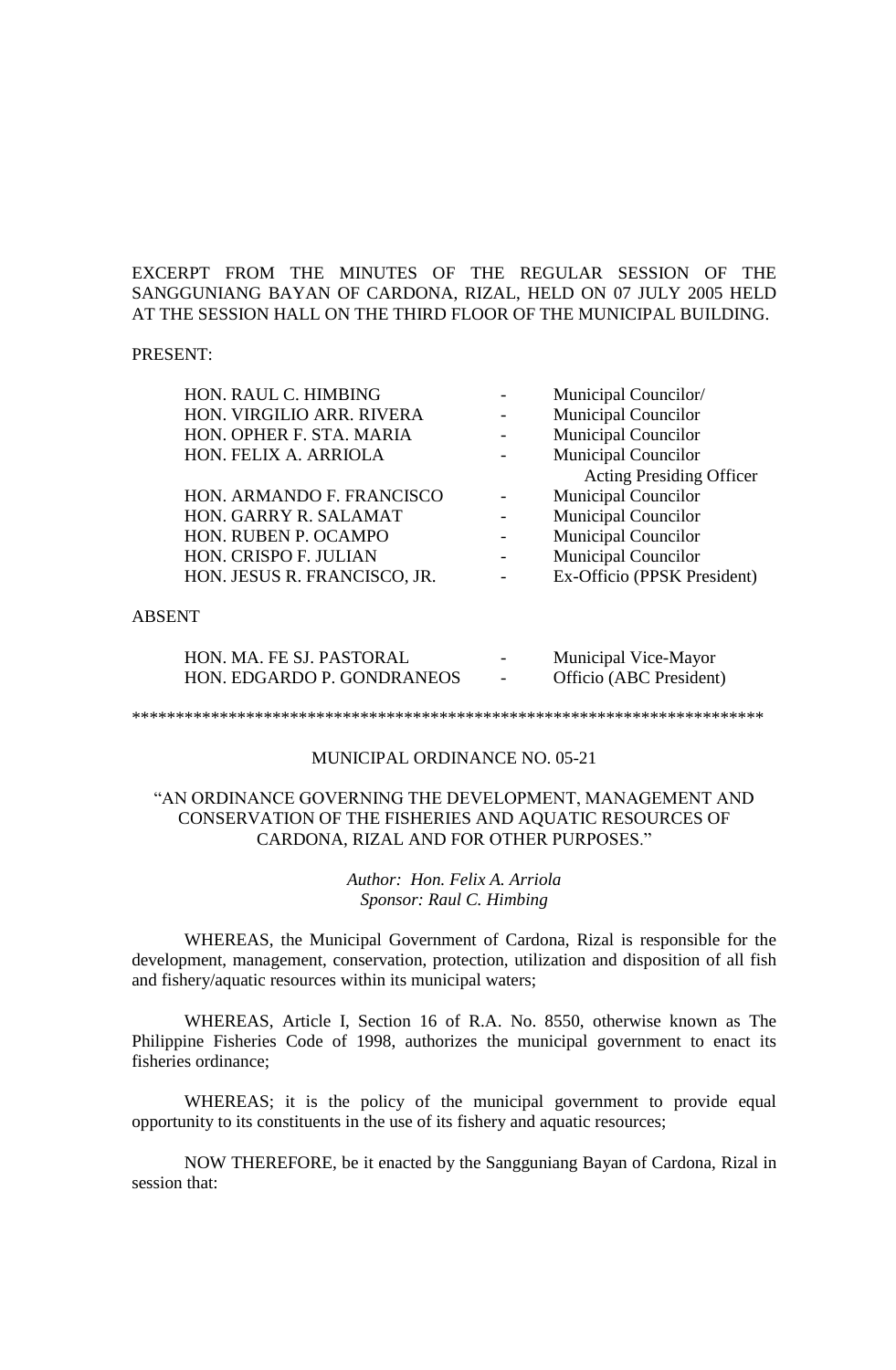P. 2 / ORD 05-21

# ARTICLE I

SECTION 1. TITLE: This ordinance shall be known as "The Cardona Municipal Fishery Code of 2003.

# ARTICLE II

### POLICY, SCOPE AND DEFINITION OF TERMS

SECTION 2. DECLARATION OF POLICY. It is the policy of the Municipal Government to provide opportunity to its constituents in the use of its fisheries and aquatic resources notwithstanding the economic status of its constituents and also to advance and protect the interest of marginal fisherman through balance and sound management of its fisheries and aquatic resources.

SECTION 3. SCOPE AND APPLICATION. This ordinance shall cover all aspects of management and conservation of the fisheries and aquatic resources of Cardona, Rizal within its municipal territorial waters as defined in Section 131 R of R.A. 7160, including its foreshore land, rivers and streams and as provided for in R.A. 8550.

SECTION 4. BOUNDARIES. The municipal territorial waters are bounded on the west by the town of Binangonan, east by the towns of Morong, Baras, Tanay Pililla and Jalajala.

**SECTION 5. DEFINITION OF TERMS.** The following words and phrases shall mean:

- a. **Aquaculture-** fishery operations involving all forms of raising and culturing fish and other fishery species in river and lakes and other areas.
- b. **BFAR-** Bureau of Fisheries and Aquatic Resources.
- c. **Catch Ceilings-** refer to the annual catch limits allowed to be taken, gathered or harvested fro any fishing area in consideration of the need to prevent over fishing and harmful depletion of breeding stocks of aquatic organisms.
- d. **Closed Season-** the period during which the taking of specified fishery species by a specified fishing gear is prohibited in a specified area or areas in Municipal waters.
- e. **Commercial Fishing-** the taking of fishery species by passive or active gear for trade, business or profit beyond subsistence or sports fishing.
- f. **DENR-** Department of Environment and Natural Resources.
- g. **DA-** Department of Agriculture.
- h. **Fish Cage-** refers to an enclosure which is either stationary or floating make-up of nets or screens sewn or fastened together and installed in the water with opening at the surface or covered and held in a place by wooden/bamboo posts or various types of anchors thereof.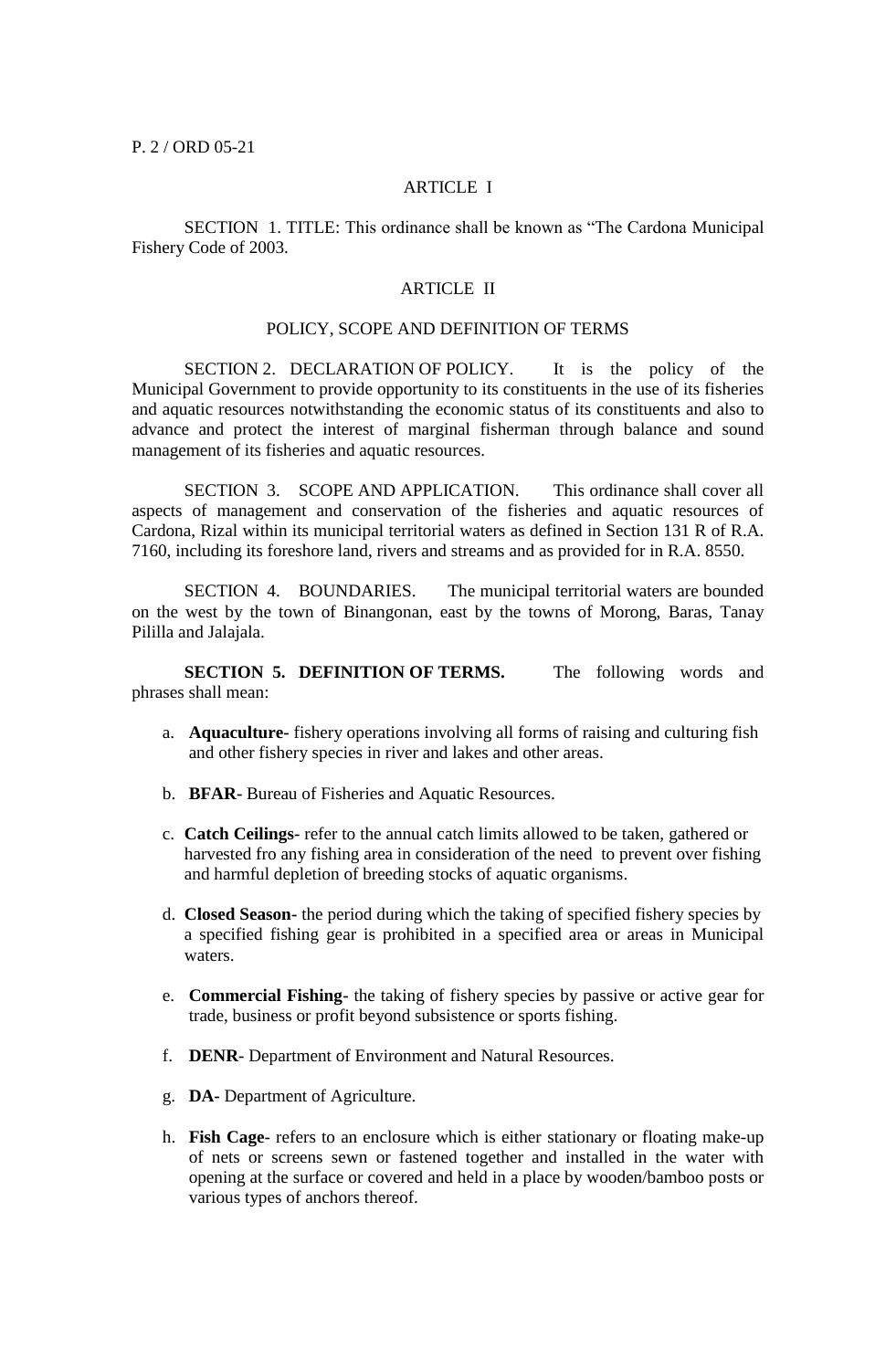# P. 3 / ORD 05-21

- i. **Fisheries Business-** refers to all activities relating to the act of business of fishing, culturing, preserving, processing, marketing, developing, conserving and managing aquatic resources thereof.
- j. **Fish Pen-** an artificial enclosure constructed within a body of water for the culture of fish and fisheries/aquatic resources. It is made up of poles closely arrange in an enclosure with wooden materials, screen or nylon netting to prevent escape of fish.
- k. **Fish Refuge and Sanctuary –** a designated area where fishing or other forms of activities which may damage the ecosystem of the area is prohibited and human access may be restricted.
- l. **Fish Vessels –** vessel made of wood, fiberglass or other materials used in fishing.
- m. **Fish worker –** a person regularly employed in commercial fishing and related industries, whose income is either in wage, profit- sharing or stratified sharing basis, including those working in fish pens, fish cages, fish corrals, traps, fishponds, prawn farms, salt beds, fish ports, fishing boat or trawlers, or fish processing and/or packing plants. Excluded from this category are administrators, security guards and overseers.
- n. **Fisher folk –** people directly or personally and physically engage in taking and/or culture and processing fishery and/or aquatic resources.
- o. **Fisher folk Cooperative –** a duly registered association of fisher folk with a common bond of interest, who have voluntarily joined together to achieve a lawful common social or economic end, making equitable contribution to the capital requirement and accepting a fair share of the risks and benefits of the undertakings in accordance with universally accepted cooperative principles.
- p. **Fisher folk Organization –** an organized group, association, federation, alliance or an institution of fisher folk which has at least fifteen (15) members, a set of officers, a constitution and by-laws, an organizational structure and a program of action.
- q. **Fishery Reserve –** a designated area where activities are regulated and set aside for educational and research purposes.
- r. **Lake –** an inland body of water, an expanded part of a river, a reservoir formed by a dam, or a lake basin intermittently or formerly covered by water.
- s. **LLDA –** Laguna Lake Development Authority.
- t. **Municipal Fisher folk –** persons who are directly or indirectly engaged in municipal fishing and other related fishing activities.
- u. **MFARMC –** Municipal Fisheries and Aquatic Resources Management Council.
- v. **Task Force Law –** Task Force created by the Mayor to implement the municipal fisheries and aquatic ordinance.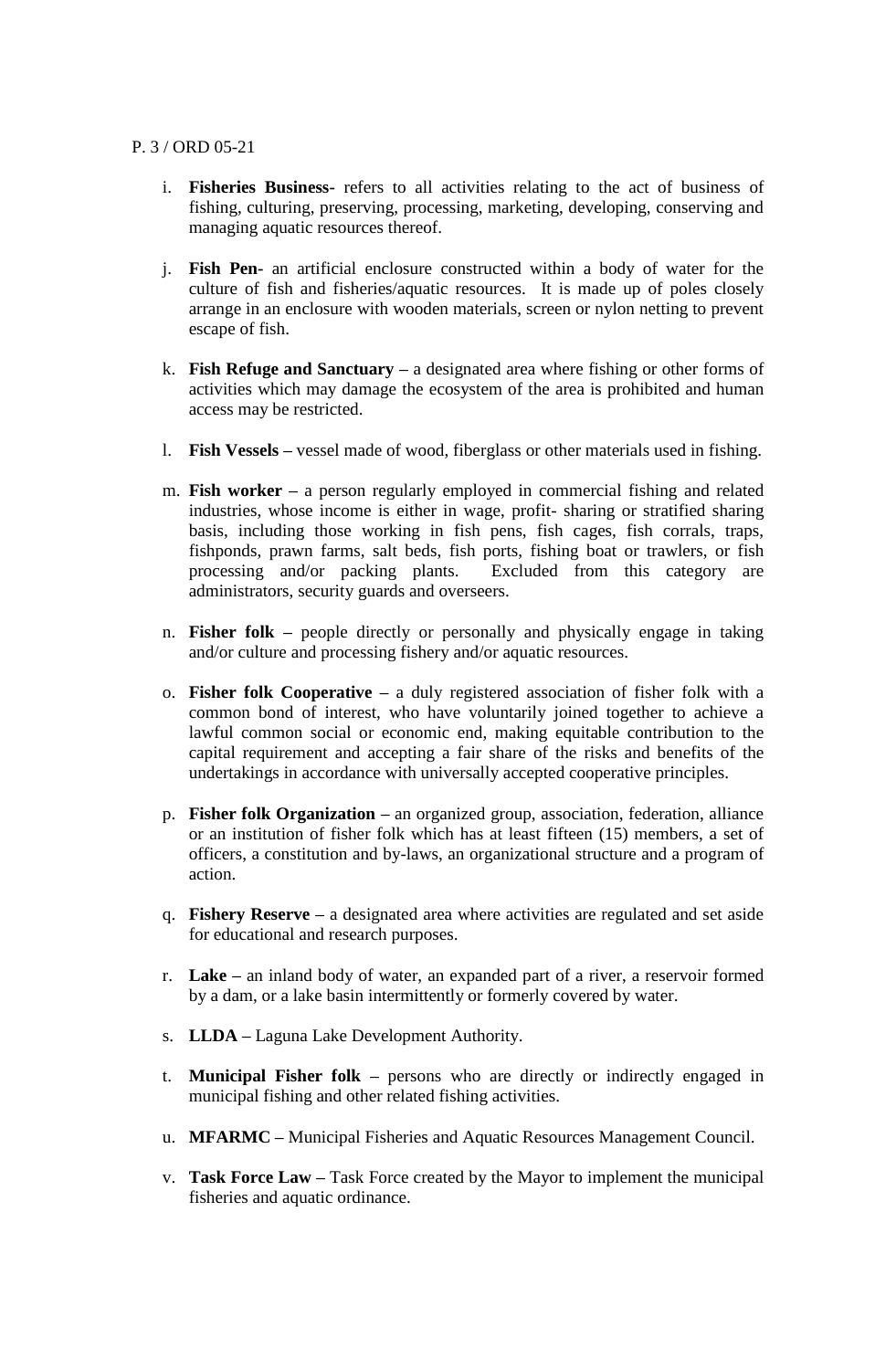#### **ARTICLE III**

# **GRANTING OF PERMIT FOR THE OPERATION OF FISH PENS, CORRALS, CAGES AND OTHER SIMILAR CONTRUCTIONS INCLUDING KANGKONGAN FARMS**

**SECTION 6. FISHING GROUNDS AND FISH PENS. A**s prescribed by law and this ordinance the open fishing grounds shall be one thousand (1,000) meter from the shoreline during summer and from there towards the lake shall commence the fish pen belt.

**SECTION 7. MARGINAL FISHERMAN'S AREA.** This area shall be two hundred (200) meters from the shore towards the lake and where marginal fisherman can catch fish especially during rainy season. Fishing activities which may damage the ecosystem of the area are strictly prohibited and shall be penalized according to Section 24 hereof.

**SECTION 8. FISH CAGES, CORRALS AND OTHER SIMILAR CONTRUCTIONS INCLUDING KANGKONGAN FARMS.** Fish cages, corrals and other similar constructions including kangkongan farms are allowed only starting from two hundred (200) meters from the shore towards the lake.

Each Kangkong planter shall only be allowed to plant a maximum area of 10,000 square meters (one hectare). In case of adjuscent kangkongan farms, they shall provide a twenty (20) meter passageway towards the open lake for the use of fishermen.

**SECTION 9. FISHERY PERMITS.** The Municipality shall have the authority to grant the following fishery permits within its Municipal waters.

- a. To erect fish corrals, cages, pens and other similar construction including kangkongan farms.
- b. Grant permit to gather, take or catch fish or any species by nets or other allowable fishery gears.

**SECTION 10. GUIDELINES IN THE GRANTING OF PERMIT/LICENSE TO OPERATE FISH PENS, CAGES, CORRALS AND OTHER SIMILAR CONSTRUCTION INCLUDING KANGKONGAN FARMS.** The following guidelines are to be followed in the granting of permit/license to operators:

- a. Permit/license shall be granted preferably to bonafide fisherman or businessman from Cardona, Rizal
- b. Application Must be submitted to the office of the Municipal Mayor for proper evaluation and verification. The following are the requirements:
	- 1. Application from property filled-up
	- 2. Community Tax Certificate
	- 3. Barangay Clearance
	- 4. Certification from MFARMC
- c. Upon approval of the application a one time registration fee shall be paid to the Municipal Treasurer or his/her authorized representative based on the following:
	- 1. For not more than Five thousand (5,000) Sq. m. (one half  $(1/2)$  hectare) P 300.00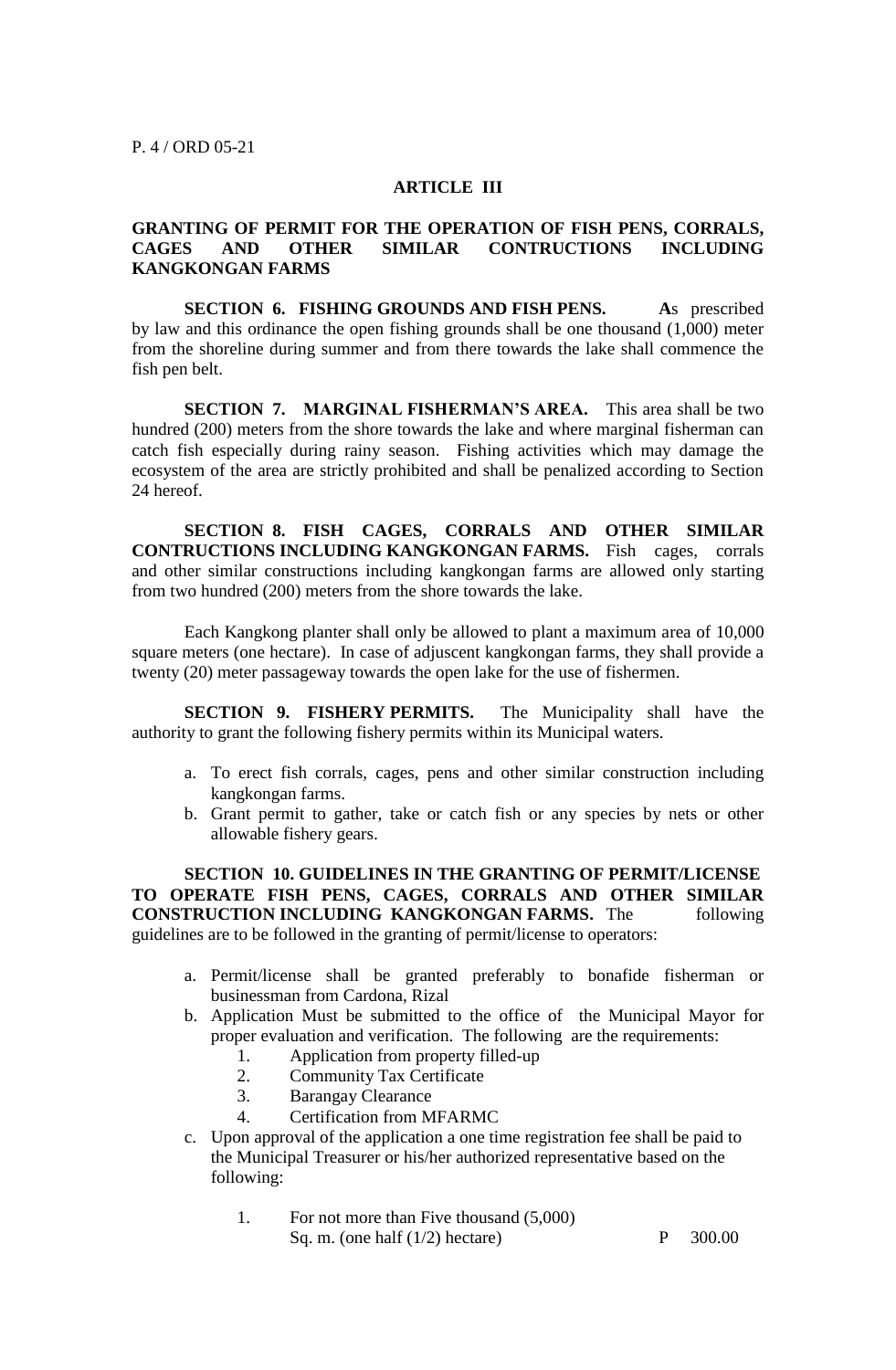|    | For more than five thousand $(5,000)$ sq. m               |   |              |
|----|-----------------------------------------------------------|---|--------------|
|    | $(1/2 \text{ hectare})$ but not more than $10,000$ sq. m. |   |              |
|    | (one (1) hectare)                                         | P | 600.00       |
| 3. | For fish pen with an area of more than                    |   |              |
|    | One $(1)$ hectare to five $(5)$ hectares.                 |   | $P$ 1,200.00 |

- d. Existing fish pens, corrals, cages and similar construction including kangkongan farm, with permit from LLDA and not considered abandoned, shall be allowed to continue operation provided that items  $\mathbf{b} \& \mathbf{c}$  stated in this section shall have been complied with.
- e. The MFARMC shall see to it that a thirty (30) meters passageway for every hectare of construction be established, except for fishpens which shall have 40 meters passageway to serve as right of way for fishermen.

**SECTION 11. TRANFER OF PERMIT.** No transfer of permit to erect fish corrals, cages, pens and other similar construction including kangkongan farms, shall be valid unless there's a clearance from the Municipal Mayor or his duly authorized representative. Provided further, that the transferee shall pay a transfer fee of One Thousand Pesos (P1,000.00) to the Municipal Treasurer before the permit is awarded to him/her.

# **ARTICLE IV**

#### MAYOR'S PERMIT FEE

**SECTION 12. MAYOR'S PERMIT FEE.** There is hereby imposed a permit fee for the following individuals, partnerships or corporation who are engage in the business of fishing or any business involving the municipality's aquatic resources including registration fee of fisherfolks:

|                |                                                                                            | Per Annum |               |  |
|----------------|--------------------------------------------------------------------------------------------|-----------|---------------|--|
| a.             | Fish corral (baklad/kulong and the like)                                                   | P         | 200.00        |  |
|                | with mini cage<br>a.1.                                                                     |           | $.50$ /sq. m. |  |
| $\mathbf b$ .  | Kangkongan                                                                                 |           |               |  |
|                | 1.<br>With an area of Five Thousand (5,000)                                                |           |               |  |
|                | Sq. m. or less                                                                             |           | 500.00        |  |
|                | 2.<br>With an area of more than Five Thousand<br>$(5,000)$ sq. m. up to one $(1)$ hectare  |           | 1,000.00      |  |
|                |                                                                                            |           |               |  |
| $\mathbf{C}$ . | With fish pen, cage (with a maximum area of not<br>more than 5,000 sq. m. or half hectare) |           | $0.20$ /sq. m |  |
| d.             | Registration Fee of fisherfolks and are required<br>to have I.D.                           |           | 50.00         |  |

**SECTION 13. TIME AND MANNER OF PAYMENT.** The Mayor's permit fee to engage in the business of fishing and business involving the aquatic resources shall be paid to the Municipal Treasurer or his/her duly authorized representative upon application and renewable within the first twenty (20) days of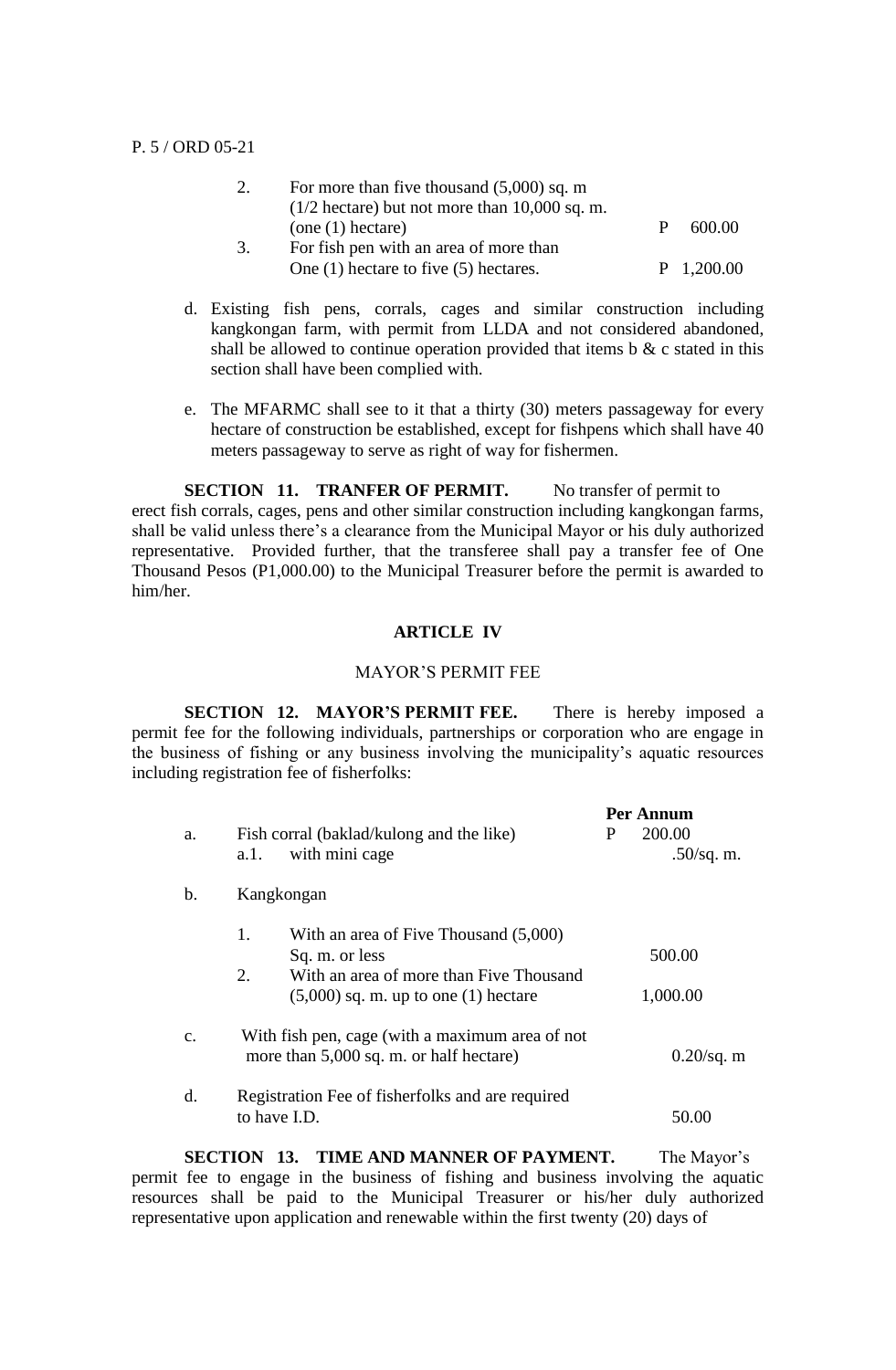### P. 6 / ORD 05-21

January of each year. The initial payment corresponding to the current quarter shall be made upon application of the application of the license.

**SECTION 14. SURCHARGE FOR LATE PAYMENT.** Failure to pay the fee imposed herein within the prescribed period shall be subject to a surcharge of twenty percent (20%) of the total fee due.

### **ARTICLE V**

#### FISHING VESSELS

**SECTION 15. REGISTRATION OF VESSELS.** All fishing vessels and other vessels, owned by the residents of Cardona, operating within its territorial waters must be duly registered in the municipality. Other vessels owned by non-residents operating within the territorial waters of the municipality must also be registered in their respective municipality of origin.

**SECTION 16. REQUIREMENTS FOR REGISTRATION.** The

requirements for the registration of fishing vessels are the following:

- a. Proof of ownership (Purchase Receipt/Affidavit of Ownership/Deed of Sale).
- b. Certificate of tonnage issued by the Philippine Coast Guard.
- c. Identification of vessel ( Registration Number).

**SECTION 17. REGISTRATION FEE.** Owners/operators of banca or vessels who are residents of this Municipality shall pay to the Municipal treasurer or his/her duly authorized representative a registration fee per annum in accordance with the following schedule;

| a.                  | fishing vessels without motor                                                                                             |   | 50.00    |
|---------------------|---------------------------------------------------------------------------------------------------------------------------|---|----------|
| $b$ .               | Fishing vessels not more than one (1) ton profelled by a<br>one $(1)$ cylinder engine                                     | P | 100.00   |
| $C_{\bullet}$<br>d. | Fishing vessels more than one (1) ton but less than<br>two $(2)$ tons<br>Fishing vessels more than two $(2)$ but not more | P | 200.00   |
|                     | than three $(3)$ tons                                                                                                     | P | 400.00   |
| e.                  | Pituya                                                                                                                    |   | 1,000.00 |
| f.                  | Luxury Boat such as speed boat and the Like                                                                               |   | 500.00   |

Renewal of registration shall be on or before the  $31<sup>st</sup>$  of January of each year

**SECTION 18. SURCHARGE FOR LATE PAYMENT.** Failure to pay the fee imposed in this article within the time required shall subject the owner/operator of vessel to a surcharge of twenty percent (20%) of the fee due.

**SECTION 19. FAILURE TO REGISTER AFTER DUE NOTICE.**  Failure of the owner/operator to register the vessel after due notice shall be fined in the amount of Five Hundred Pesos (500.00). if he still fails to register after a second and final notice was given the vessel shall be impounded until such time that all the fees surcharges and fines have been complied with.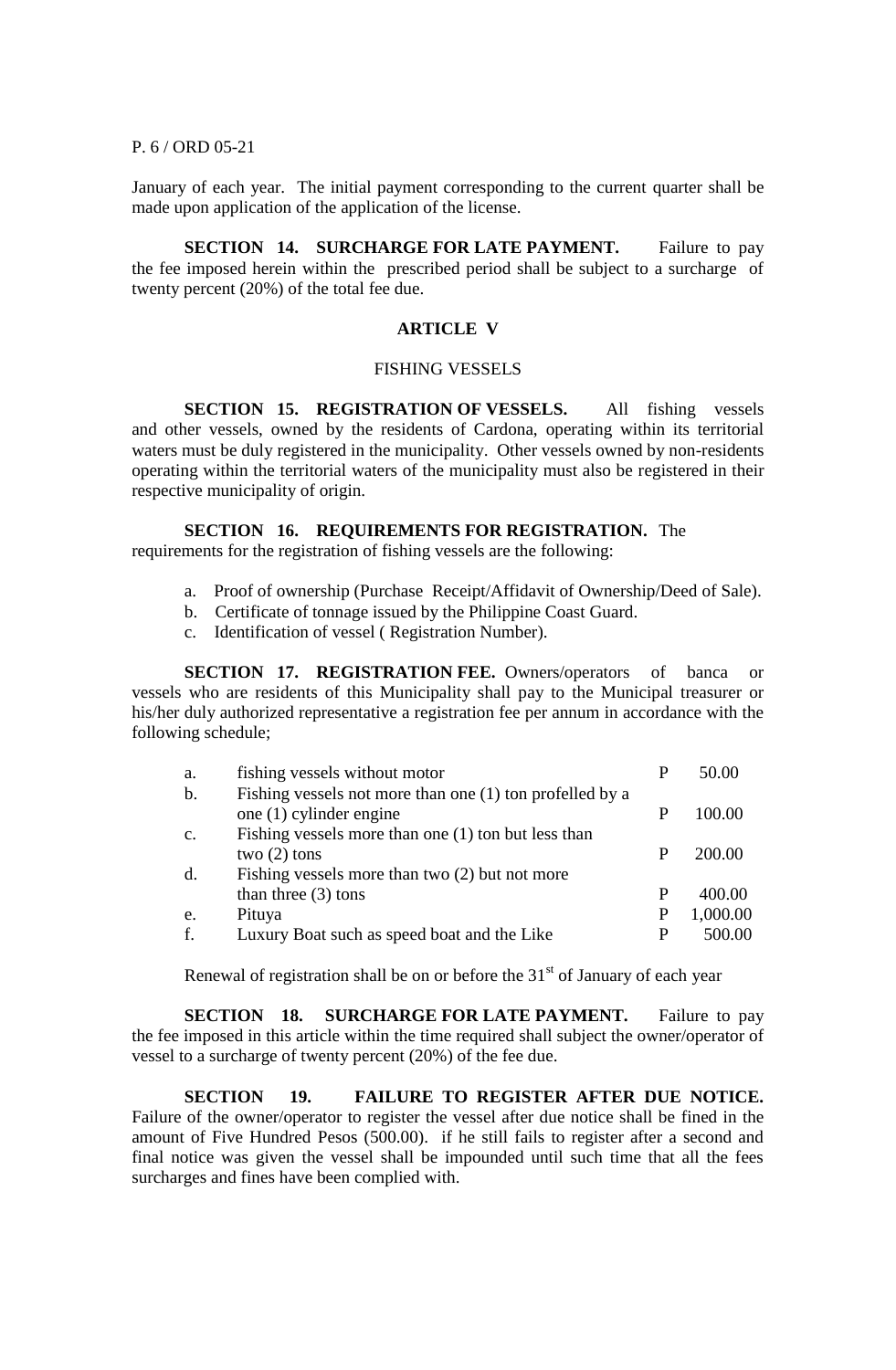### ARTICLE VI

# **PROHIBITIONS**

### SECTION 20. PROHIBITIONS.

- a. The following acts are strictly prohibited within the municipal territorial waters of Cardona, Rizal:
	- 1. Electro Fishing.
	- 2. Use of poisonous substance.
	- 3. Skylab. (suro like/pino na net)
	- 4. Kaladkad.
	- 5. Suro, Sakag, Trawl.
	- 6. Salisod, Pakipot, Paipit.
	- 7. Tibog/Bukbok.
	- 8. Use of fishing nets with hole of more than 7 cms. Or fine mess net.
	- 9. Illegal possession and catching of fingerlings.
	- 10. Other forms of fishing that destroy the aquatic resources or active gear.
- b. Acts that could pollute the lake, foreshoreland, river and streams.
	- 1. Dumping of wastes, harmful chemical substances and liquids.
	- 2. Dumping of garbage.
	- 3. The use of chemical spray on vegetables plant near the lake or foreshore land.

# **ARTICLE VII**

# **MUNICIPAL FISHERIES AND AQUATIC RESOURCES MANAGEMENT COUNCILS (MFARMC)**

**SECTION 21. CREATION AND COMPOSITION OF THE MUNICIPAL FISHERIES AND AQUATIC RESOURCES MANAGEMENT COUNCIL (MFARMC).** There is hereby created a Municipal Fisheries and Aquatic Resources Management Council hereinafter referred to as MFARMC as an advisory body to the municipality in the development of fishery and aquatic resources in the municipal waters. This shall be composed of the following:

- a. Chairperson committee on Agriculture/Fishery of the Sangguniang Bayan.
- b. Municipal Planning and Development Officer.
- c. Representative of the Municipal Development Council.
- d. Ex-officio representative to the Liga ng mga Barangay.
- e. Representative from accredited non governmental organization (NGO).
- f. Representative from the Municipal Agriculture Office.
- g. At least seven (7) fisherfolk representative three (3) municipal fisherfolks, one (1) fishworker, one (1) commercial fisher, one (1) from youth and one (1) from women sector.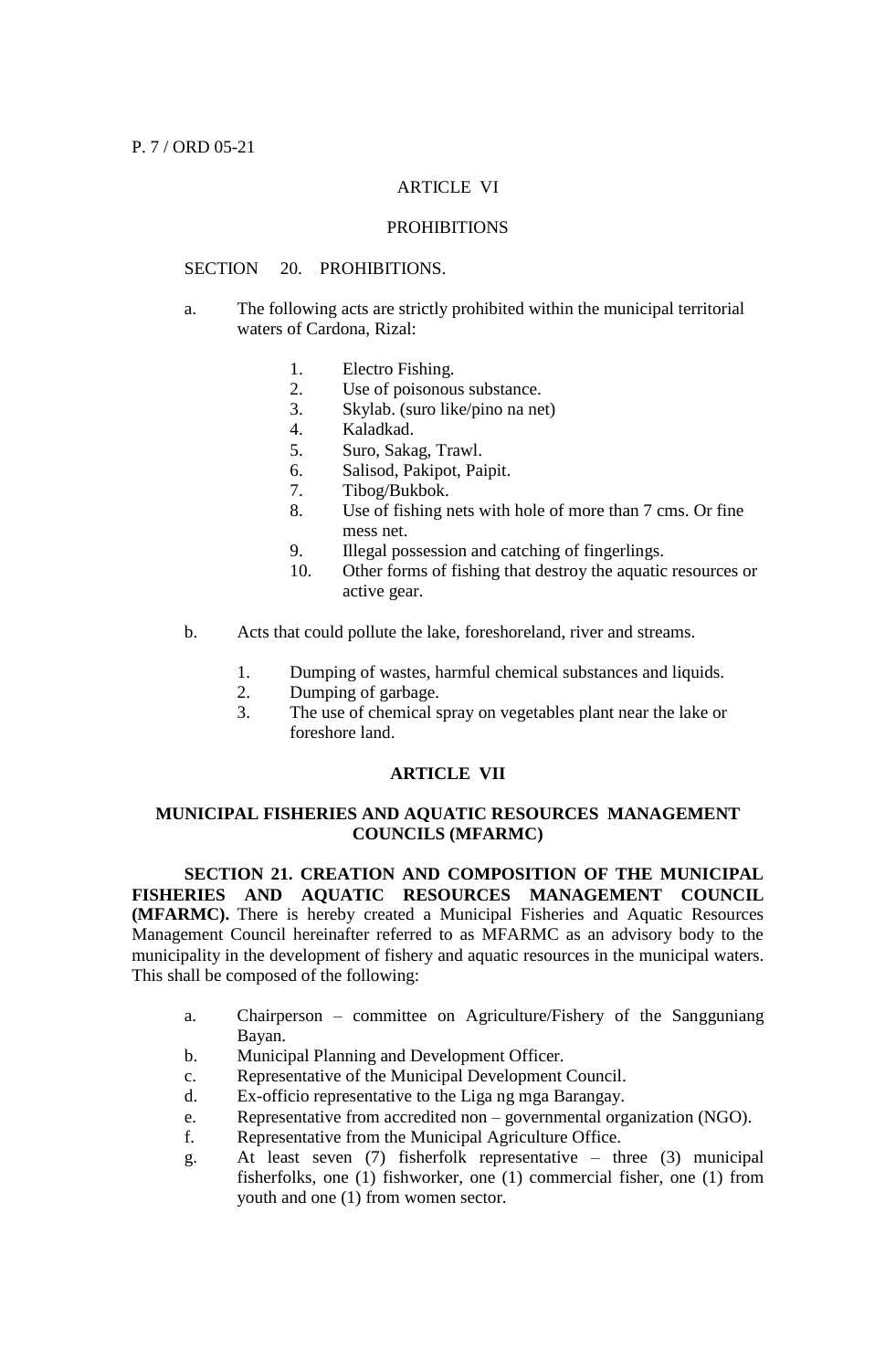P. 8 / ORD 05-21

# **SECTION 22. FUNCTIONS OF MUNICIPAL FISHERIES AND AQUATIC RESOURCES MANAGEMENT COUNCIL (MFARMC).** Its function shall be:

- a. Assist in the preparation of municipal fisheries and development plan that shall be submitted to the Municipal Development Council.
- b. Recommend for the enactment of fishery and aquatic ordinances to the Sangguniang Bayan.
- c. Assist in the enforcement of fisheries laws, rules and regulations in municipal waters.
- d. Perform such other functions as maybe assigned by the Municipal Mayor.

**SECTION 23. CREATION OF TASK FORCE.** The Municipal Mayor is hereby authorized to create Task Force Lawa to assist the municipality in the implementation of this ordinance.

### **ARTICLE VIII**

# **PENAL PROVISIONS**

**SECTION 24. PENAL CLAUSE.** Any violation of the provisions of this code not herein otherwise covered by a specific penalty, or of the rules and regulations promulgated under authority of this ordinance, shall be punished by a fine of not less than One Thousand Pesos (1,000.00) not more than Two Thousand Five Hundred Pesos (2,500.00) or imprisonment of not less than three (3) months nor more than six (6) months or both for every violation at the discretion of the court.

Fishing Gears and Fishing Vessels used in prohibited acts shall be confiscated. Fishing gears shall be destroyed any fishing vessels shall only be returned upon payment of penalty. Payment of fine/s or service of imprisonment as herein provided shall not relieve the offender from the payment of the delinquent fee or charge imposed under this ordinance.

If the violation is committed by a juridical entity, the President, General Manager or any person entrusted with the administration thereof at the time of the commission of the violation shall be held responsible or liable thereof.

# **ARTICLE IX**

## **FINAL PROVISION**

**SECTION 25. REPEALING CLAUSE.** All ordinances, rules and regulations, in conflict with or inconsistent with any provision of this ordinance are hereby repealed or modified accordingly.

**SECTION 26. SEPARABILITY CLAUSE.** If for any reason or reasons, any part or provision of this ordinance shall be held unconstitutional or valid, other parts or provisions hereof which are not affected hereby shall continue to be in full force and effect.